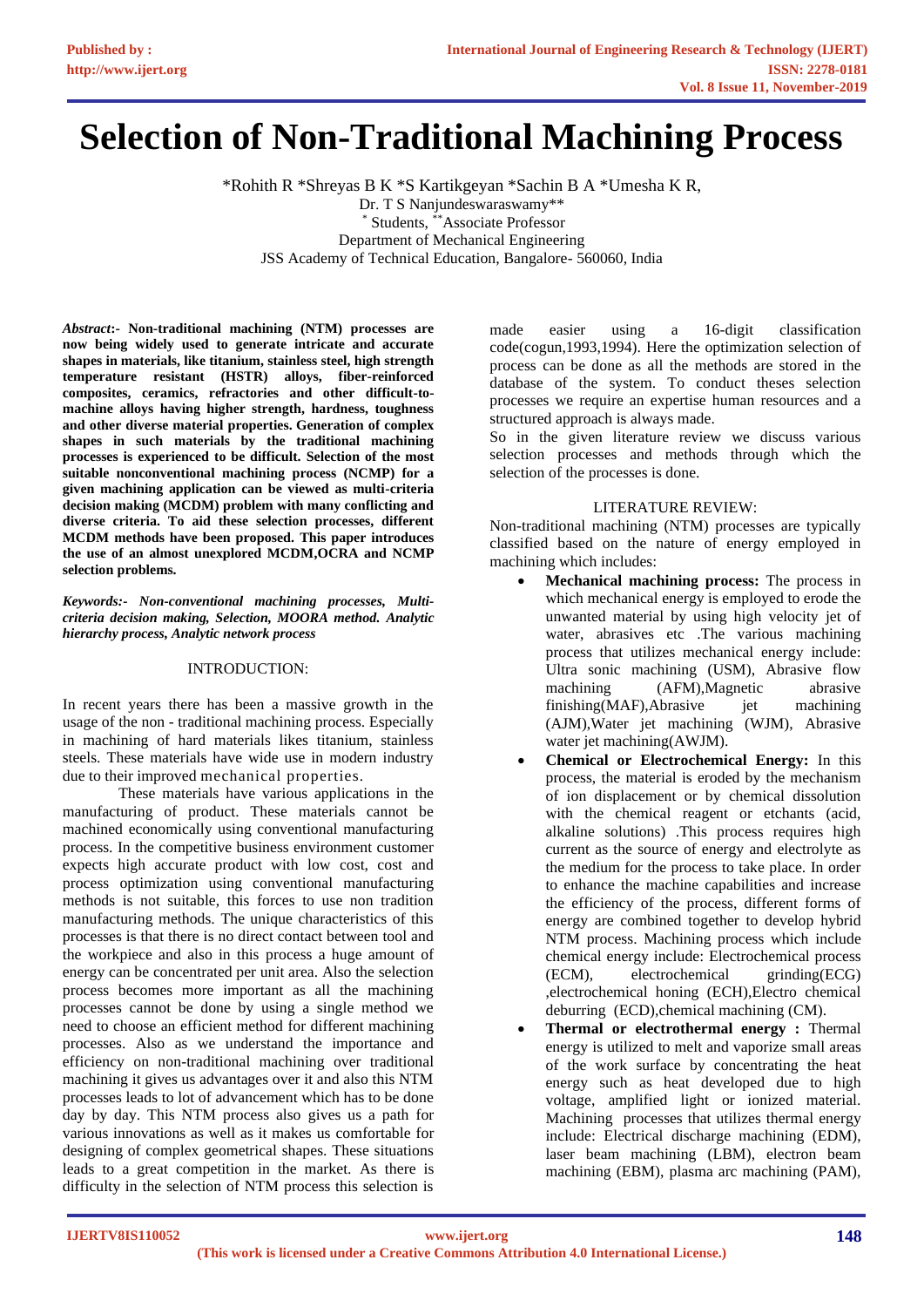ion beam machining(IBM),wire electrical discharge machining (WEDM),etc. EDM and WEDM requires dielectric medium for transfer of energy. Other process like EBM, CNC EDM , diesinking EDM does not require any medium for transfer of energy.

There are various aspects to be considered before selecting any NTM process, such as properties of the work material, Shape to be machined, physical parameters, process capabilities ,economic considerations

Process Parameters in selection of Non-Traditional Machining:

The processes used for optimizing any NTM process includes the use of highly collimated, monochromatic and coherent light beam for melting and evaporation of the work material. The selection of NTM process involves the identification of the work material and the type of machining process to be carried out .More importance is given for the properties of the work material such as hardness, thermal resistance, chemical inertness, electrical conductivity, strength to weight ratio and life expectancy, All these properties are to be high for better machinability. Among the various process, USM has good capability and is versatile as both conductive and non-conductive, brittle, complicated in shape can be machined with great precision.

There are two different categories in laser beam machining: laser micromachining and laser milling .In plasma arc machining high temperature plasma arc is generated to remove material in PAM process. ECDM involves material removal through electrochemical erosion and electro chemical dissolution. It utilizes electrical discharge in electrolytes for removal of material, which assists in achieving higher material removal rate.

The selection of non-traditional machining process is based on three parameters, which include: workpiece material, machining operation, process characteristics.

#### DIFFERENT MACHINING OPERATIONS IN NTM:

Many complex designed products can be generated on the work piece material by the application of appropriate NTM processes.

- Deep cutting: The machining operations are carried out to generate the desired design on the work piece material with more depth of cut.
- Shallow cutting: In this operation the depth of cut is comparatively low.
- Drilling operation: This operation is used to cut or to machine a hole of circular cross section in a solid.
- Precision cavity: A cavity with close dimensional tolerances is produced for its internal application.
- Standard cavity: a cavity with clear set of dimensions is produced, but it cannot be employed for intrinsic applications.
- Double contouring: The shape feature obtained is demarcated into two separate and different, top and bottom contours of the work piece material.
- Surface of revolution: This operation is done to obtain good surface finish on the work-piece by rotating the work piece in two dimensional curve about its axis.
- Finishing: This machining operation is done to attain mirror finish on the surface of the work piece with high accuracy and superior surface finish.

## PROCESS CHARACTERISTICS:

Some process characteristics have a direct influence on the productivity and effectiveness of the NTM process, which include:

- Voltage characteristics- A potential difference is applied to operate the non-traditional machining setup.
- Corner radius (in mm)- The radius of a circle that is generated if the corner arc of a rectangle is extended to form a complete circle.
- Total cost  $-$  Total cost of NTM setup includes the cost of tooling, fixture, power consumption, and tool wear cost.
- Current characteristic (in A) To initiate the material removal process in NTM processes there should be flow of electrons or ions inside the electronic circuits.
- Volumetric material removal rate(in  $mm3/min$ ) The volume of material removed from the work piece per unit machine time.
- Power rating ( in W ) The power rating of a NTM setup.
- Safety (in R scale) The safety refers to the safety of the operators while performing a machining operation in an NTM equipment.
- Surface damage(in micro meter)- The damage caused on the work-piece surface due to the imperfect machining and the impact forces acting on the work-piece during machining or due to ion beam bombardment.
- Surface finish (in micro meter) It is the allowable deviation from an absolutely flat surface which can be accomplished through the machining action and is measured in terms of center line average or roughness average value.
- Taper (in mm/mm)- A gradual narrowing of the work-piece from the reference towards one end of the work piece.
- Tolerance (in micro meter)- The dimensional closeness of the end product when compared with the given specifications .
- Toxicity Toxicity is the environmental hazards caused due to the machining medium contamination.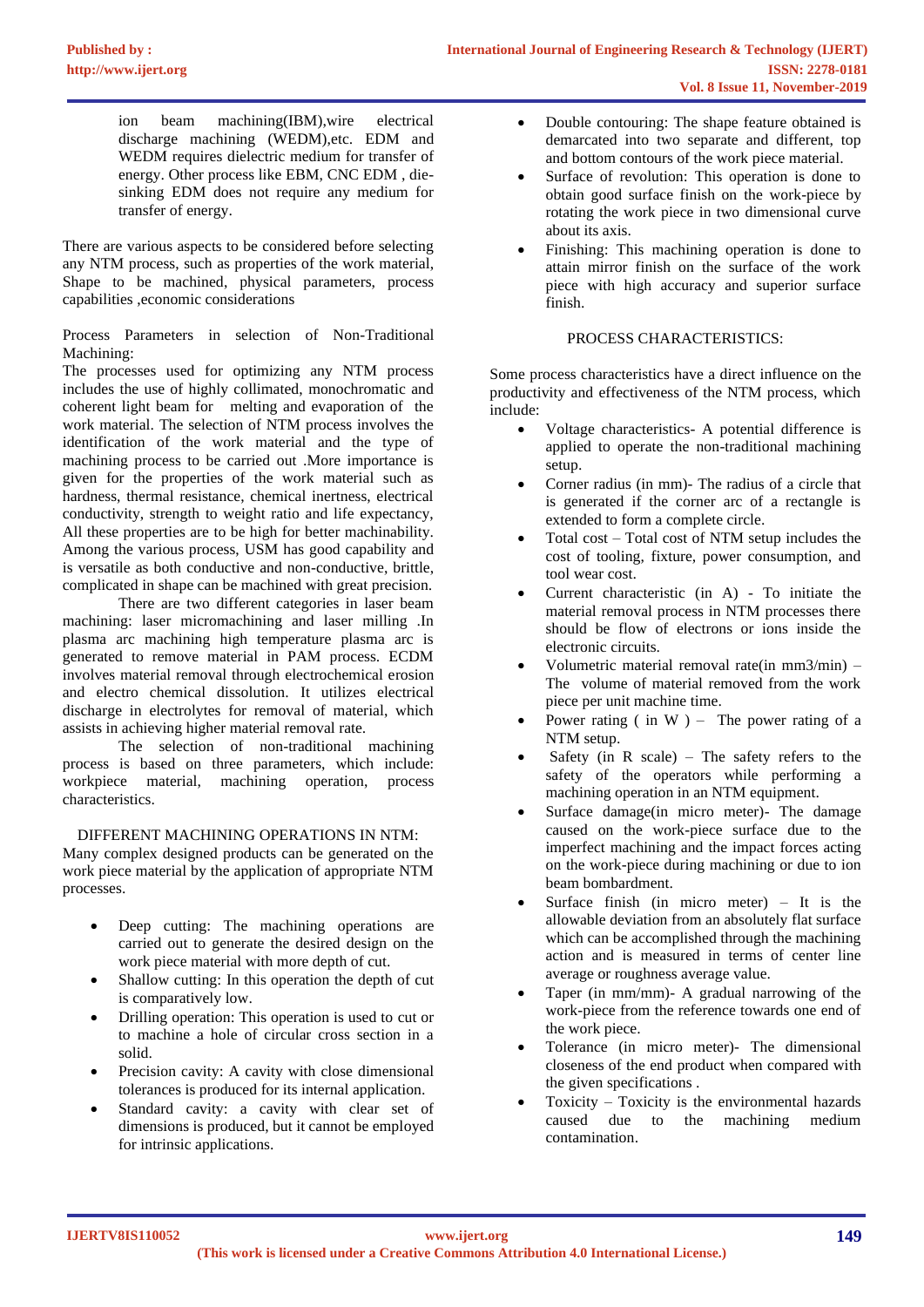The NTM process selection arises with the identification of the type of work piece material and the type of machining operation that has to be carried out. Many scholars are involved in research in the field of nontraditional machining processes, some of them have produced theories or systematic procedures for selection of nontraditional machining process:

Yurdakul and Cogun (2003) proposed a selection procedure for NTM processes based on a combination of analytic hierarch (AHP) and technique for order inclination which links the similarities to ideal solution (TOPSIS) methods. AHP method is used to determine the criteria for weights ,i.e. relative importance of the criteria, whereas TOPSIS method is used to rank each of the viable NTM process. Chajraborty and Dey (2006) presented a schematic methodology for selection of the best NTM process which are constrained of material and machining conditions.

Chakladar and Chakraborty (2008) proposed the use of the combined approach using the TOPSIS and AHP methods to choose the most appropriate NTM process for a particular work material and the shape feature combination. Chakraborty (2011) identified the application of a recent MCDM method , i. e the multi-objective optimization of the NTM process, based one the

ratio analysis (MOORA) method to solve different MCDM problems in manufacturing environment including NTM selection problem. Das and Chakraborty(2011) proposed he use of analytic network (ANP) method to select the most precise NTM process for a given machining application considering the interdependency and feedback relationship among various criteria affecting the NCMP selection decision .

Sadhu and Chakraborty(2011) initiated the use of the data envelopment analysis(DEA) method fo solving NTM selection problems .The authors considered solving of two case studies and the results obtained proved the applicability, versatility and adaptability of this NTM selection approach. Karande and Chakraborty (2012) developed solution of selecting four NTM processes using an integrated preference ranking organization method for enrichment evaluation (PROMETHEE) and geometrical analysis for interactive aid (GAIA) method .

Chatterjee and Chakraborty (2013) found out the applicability, suitability, and potentiality of evaluation of mixed data (EVAMIX) method for solving the NTM process selection problems.

#### OCRA METHOD OF SELECTION OF MACHINING PROCESS:

Operational competitiveness ratings analysis(OCRA).The OCRA method was developed by Parkan (1991) and later was advocated Parak and Wu (1997, 2000). The OCRA method helps to select the more appropriate NTM process for a particular machining application considering the different qualitative and quantitative criteria,such as tolerance and surface finish, material removal rate, cost, power requirement, efficiency, tooling and fixtures, tool consumption, work material, safety, shape features, etc.

The OCRA method is a multi-criteria decision making (MCDM) method which is helpful in calculating the relative performance of a set of competitive alternatives.

The main improvement of the OCRA method is that it deals with the MCDM situations when the relative weights of the criteria are dependent on the alternatives and these different weight distributions are assigned to the criteria for different alternatives, and also some the criteria are not appropriate to all the alternatives which is given by Chatterjee and Chakraborty,2012).This method has the advantage for maximization and minimization criteria separately, this condition helps the decision makers not to lose information during the decision-making process. The other improvements in OCRA methods includes the nonparametric approach ( i.e. calculation of procedure is not affected by the introduction of any additional parameters).The main benefit of OCRA method is to perform independent evaluation of alternatives with respect to beneficial and also the non-beneficial criteria, and lastly to combine these two sets of ratings to obtain the operational competitiveness ratings.

## QUALITY FUNCTIONAL DEVELOPMENT PROCESS

Quality functional development (QFD) is a method developed by the japenese in the beginning of 1996 to help transform the voice of the customer into engineering characteristics for a product. This procees of selection of NTM process was developed by Akao (1990) and the inference brought out, were first implemented by Mitsubishi Industries in 1972. QFD is an efficient approach for product planning and development based on the customer requirement and technical requirement (TR). The process of quality function development (QFD) is described in ISO 16355-1:2015. Concept selection can be used in coordination with QFD to select a promising product or the service configuration from among the alternatives .modular function development uses QFD to establish customer requirements and to identify important design requirements with the special emphasis on modularity. The main goal of QFD is to translate the subjective quality criteria as quoted by the customer into objective ones so that it can be standardized and can be suitably used for the design and manufacture of the product. QFD is a systematic structural approach for product planning and development. By adopting this information, the research team can be able to specify the customer's requirement and then by evaluating each proposed product systematically so as to identify the degree to which it meets the expectation of customer (Hauser & Clausing, 1988; Wasserman, 1993). The implementation of QFD involves formation of house of quality (HOQ) matrix as named by Hauser and Clausing (Kahraman et al., 2003).

The Product characteristics as outlined by Chakraborty and Dey (2007), The basic characteristics of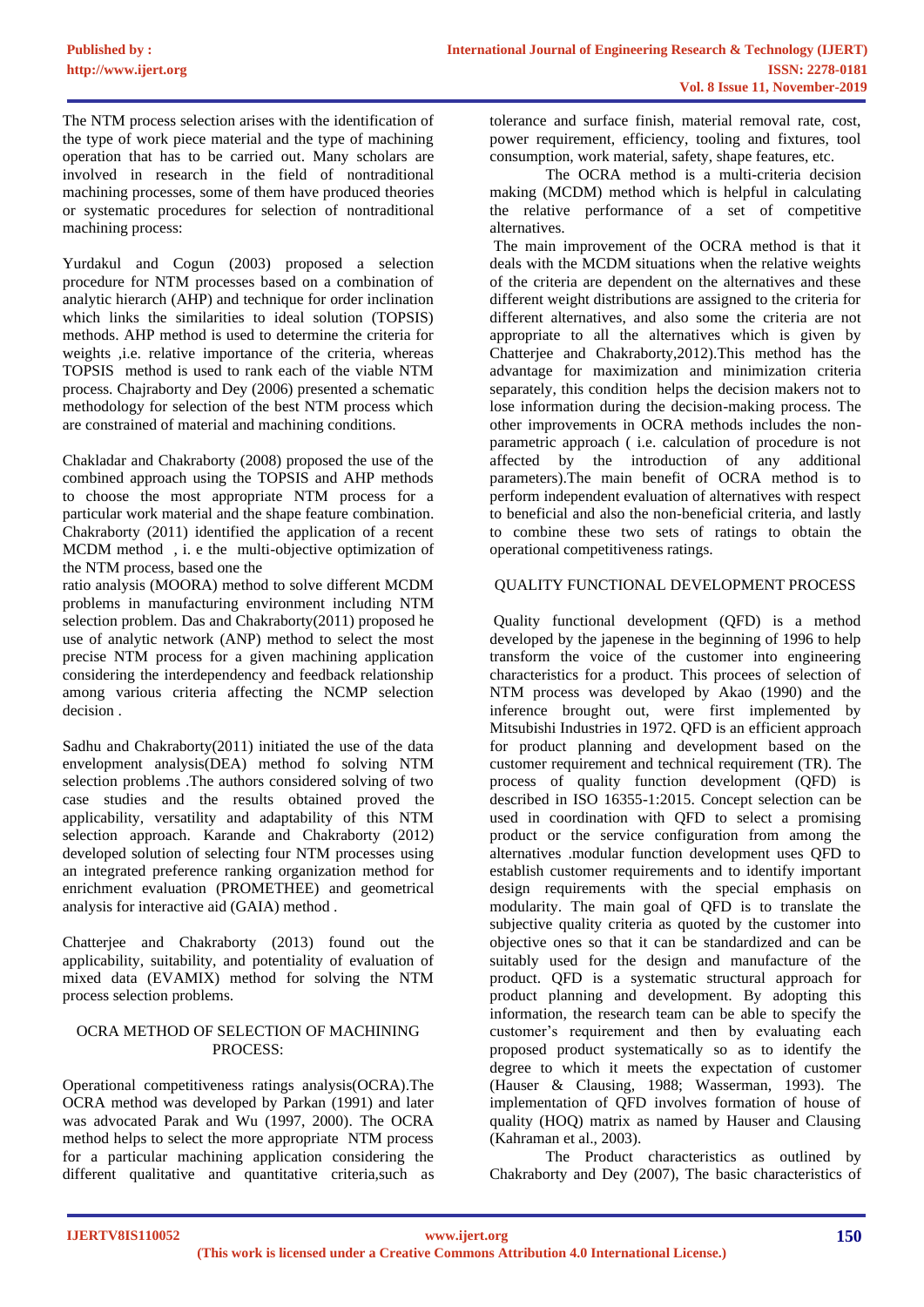QFD is to provide better judgment amongst different criteria which will be easy and also help to examine those criteria influencing the selection of the suitable NTM process. The product characteristics which have been considered for NTM process are:Workpiece material (WPM), Shape feature (ShFe), Surface finish (SF), Minimum surface damage depth (SDD), Tolerance (T), Corner radii (CR), Production time (PT), Product economy (PE),

In order to avoid repetitive analysis all of the above-mentioned product characteristics it has to be assumed to be independent of each and every characteristic. Since the product characteristics can have a range of priority values, so the application of FAHP becomes essential to calculate the weights of individual product characteristics. The optimal NTM process selection decision depends on the extent to which its process characteristics are able to meet desired product characteristics. Thus, the process characteristics that are responsible for achieving the required product characteristics are listed as follows:

- Material application: It defines the frequency at which a particular NTM process is to be used for a given material.
- Shape application: It shows the capability of a NTM process for the generation of a specific shape on a particular material.
- Capital investment: It is the total initial cost and related investment needed for the installation of a particular NTM process.
- Tooling and fixtures: If a NTM process needs replacement of any tooling and fixture then it is covered under this product characteristic.
- Power requirement: It is power rating of a particular NTM process.
- Efficiency: It is ratio of the amount of energy applied for the material removal on NTM to the amount of input energy given to machine.
- Process capability: It is the capability of a particular NTM process to achieve high precision and surface finish, maximize material removal rate (MRR), mitigate surface damage depth.
- Tool consumption: This characteristic takes care of the tool-changing requirement for machining a particular product and also takes care of any cost involved with it.

Coğun (1993) used an interactively developed 16-digits classification code to eliminate inappropriate NTM processes from consideration and rank the remaining efficient processes. Yurdakul and Coğun (2003) presented a multi-attribute selection procedure integrating technique for order performance by similarity to ideal solution (TOPSIS) and analytic hierarchy process (AHP) to help the manufacturing personnel in determining suitable NTM processes for given application requirements. Chakraborty and Dey (2006) designed an AHP-based expert system with a graphical user interface for NTM process selection. It would depend on the logic table to discover the NTM processes lying in the acceptability zone, and then select the best process having the highest acceptability index. Chakraborty and Dey (2007) proposed the use of a QFDbased methodology to ease out the optimal NTM process selection procedure. Das Chakladar and Chakraborty (2008) developed an expert system while combining TOPSIS and AHP methods for selecting the most appropriate NTM process for a specific work material and shape feature combination. Prasad and Chakraborty (2014) Chandrasselan et al. (2008) developed a web-based knowledge base system for identifying the most appropriate NTM process to outfit specific circumstances based on the input parameter requirements, like material type, shape applications, process economy and some of the process capabilities, e.g. surface finish, corner radii, width of cut, length-to-diameter ratio, tolerance etc.

Das Chakladar et al. (2009) presented a digraphbased approach to solve the NTM process selection problems with the help of graphical user interface and visual aids. Das and Chakraborty (2011) initiated an Analytic network process (ANP)-based approach to select the most appropriate NTM process for a given machining application taking into account the interdependency and feedback relationships among various criteria affecting the NTM process selection decision. An ANP solver was also developed to systemize the entire NTM process selection decision procedure.

Sadhu and Chakraborty (2011) applied the inputminimized-based Charnes, Cooper and Rhodes (CCR) model of data envelopment analysis to shortlist the efficient NTM processes for a given application, and then engage a weighted-overall efficiency ranking method to rank those efficient processes. Chakraborty (2011) employed multi-objective optimization on the basis of ratio analysis (MOORA) method to select the most suitable NTM process for a given work material and shape feature combination.

Karande and Chakraborty (2012a ) integrated PROMETHEE (preference ranking organization method for enrichment evaluation) and GAIA (geometrical analysis for interactive aid) methods for NTM process selection for a specific machining application. Karande and Chakraborty (2012b ) applied reference point approach for choosing the most suitable NTM processes for generating cylindrical through holes on titanium and through cavities on ceramics.

Chatterjee and Chakraborty (2013) explored the applicability of evaluation of mixed data (EVAMIX) method for solving the NTM process selection.

Temuçin et al. (2014) proposed a decision support model to assess potentials of seven distinct NTM processes in the cutting process of carbon structural steel with the width of plate of 10 mm. A decision-making model is thus developed to reduce the gap between the prediction of the best NTM processes and real time machining requirements.

## DEVELOPMENT OF A QFD-BASED NTM PROCESS SELECTION FRAMEWORK:

The importance of weight of each technical requirement can be calculated through simple mathematical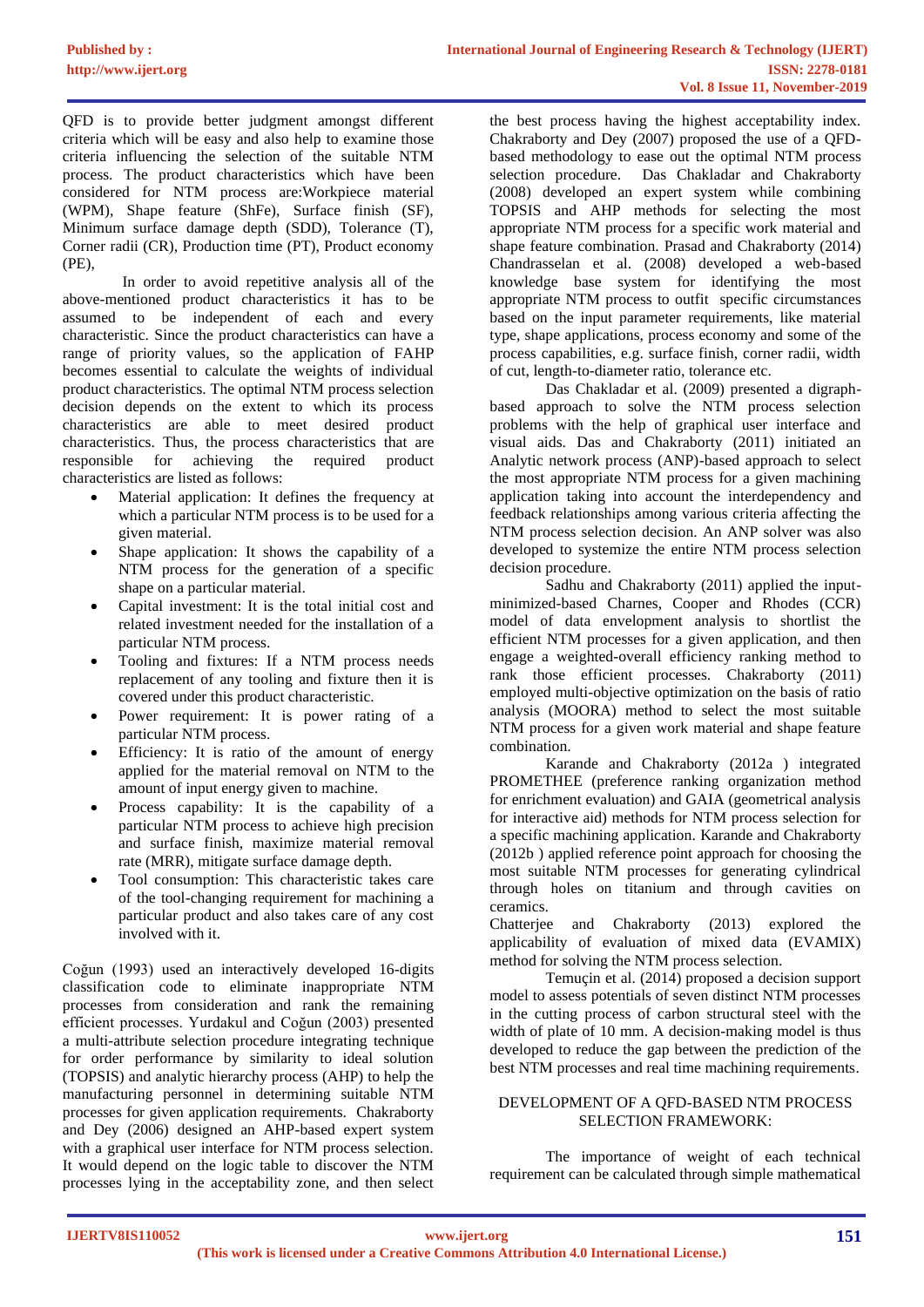expression, while identifying the correlation among all these factors (Chan & Wu, 2005). These customers' requirements are placed along the rows of the HOQ matrix. On the other hand, work material, safety and cost are considered as the technical requirements (process characteristics). These product characteristics and process characteristics for the developed HOQ matrix for NTM process selection are shortlisted only after considering the valuable opinions of the process experts and after a detailed review of the past research works. In the HOQ matrix, the beneficial or non-beneficial characteristic of the customers' requirements is identified by the corresponding improvement driver value  $(+1)$  for beneficial criteria and  $-1$ for nonbeneficial criteria). Thus, among the considered product characteristics, machining cost, power consumption and tool wear, being non-beneficial attributes, always require minimum values for the selection of the NTM process. On the other hand, in the HOQ matrix, power requirement and cost are identified as the nonbeneficial process characteristics. In this HOQ matrix, the relative importance (priority) of the product characteristics can be evaluated using a fuzzy priority scale having triangular membership function with scale values set as 1 not important, 2 - important, 3 - much more important, 4 very important and 5 - most important. For filling up the HOQ matrix and developing the interrelationship matrix between product characteristics and process characteristics, again a fuzzy priority scale is proposed as 1 - very very weak relation, 2 - very weak relation, 3 - weaker relation, 4 - weak relation, 5 - moderate relation, 6 - strong relation, 7 - stronger relation, 8 - very strong relation and 9 - very very strong relation. These triangular fuzzy numbers for providing the relative importance of product characteristics and process characteristics are later defuzzified using the centroid method. Once the HOQ matrix is filled up with the necessary information, the weight for each process characteristic is computed using the following equation: In this NTM process selection model, the following NTM processes, work materials and shape features are considered based on which the best NTM process is to be chosen for a given machining application. NTM process:

- Abrasive jet machining (AJM),
- Chemical machining (CHM)
- Electron beam machining (EBM)
- Electrochemical machining (ECM)
- Electro discharge machining (EDM)
- Laser beam machining (LBM)
- Plasma arc machining (PAM)
- Ultrasonic machining (USM)
- Water jet machining (WJM).

Work material: aluminium, steel, super alloys, titanium, refractories, plastics, ceramics, and glass.

Shape feature: deep through cutting, shallow through cutting, double contouring, surface of revolution, precision small holes (diameter  $\leq$  0.025 mm), precision small holes (diameter  $> 0.025$  mm), standard holes with L/D ratio  $\leq 20$  (L/D = slenderness ratio), standard holes with  $L/D$  ratio  $> 20$ , precision through cavities, and standard through cavities.

## **A combined approach of AHP and TOPSIS methods**

In this method the critical cretiria factor is decided by the decision makers which make it a challenging task during implementation stage. In TOPSIS method by doing the tasks we end up getting a ideal solution to a problem so coming close to these ideal solutions we can get a optimized solution. In the TOPSIS method in associate with the AHP method completes the entire MCDM process, dealing with subjective and objective aspects. The final step of TOPSIS gives us the alternatives on basis of descending order of preference.

For calculating the normalized matrix using TOPSIS method, it is important to have both objective and subjective estimates for each of the attributes as alternatives. Once we get all the values of the decision matrix, we can continue with our further processes steps. Similarly, once the computation of the normalized matrix, the weighted, normalized matrix is found out where the relatedness of the attributes are accounted by AHP.

MADM generally helps decision-makers to find the best alternative from a fixed set. MADM methods have been vastly used in the selection of work materials, rapid prototyping processes, thermal power plants, industrial robots, evaluation of projects, mobile phones, product design, flexible manufacturing systems, performance measurement models for manufacturing organizations, plant layout design, and in other fields as well.

Hwang & Yoon (1981) established TOPSIS according to which they would find out ideal values and a negative ideal value now on the basis of which value is nearer to the ideal value that value was considered for the process.. The AHP can efficiently calculate the tangible and non-tangible solutions by processes of subjective analysis of different individuals during process of decisionmaking . TOPSIS method is more efficient in dealing with the tangible attributes and the number of alternatives to be assessed. The TOPSIS method needs a powerful technique to check the relative importance of different attributes with respect to the objective or final product; this can be achieved by AHP provides such a procedure. Therefore, to make use of both the methods, a combined MADM (using TOPSIS and AHP) approach is used to select the most suitable NTM process .

Data envelopment analysis (DEA) was began in 1978 when Charnes, Cooper and Rhodes (CCR) showed how to change a fractional linear measure of efficiency into a linear programming(LP) format (Charnes, Cooper, & Rhodes, 1978). Due to which, the decision-making units (DMUs) could be assessed on the basis of multiple inputs (non-beneficial attributes) and outputs (beneficial attributes), even if the production function is unknown. DEA is a technique used for measuring the relative efficiencies using multiple inputs and outputs without given any priori information about which inputs and outputs are the most important in determining an efficiency score. This non-parametric approach solves an LP formulation per DMU and the weights assigned to each linear aggregation are the results of the corresponding LP. The weights are taken so as to show the specific DMU in as positive a light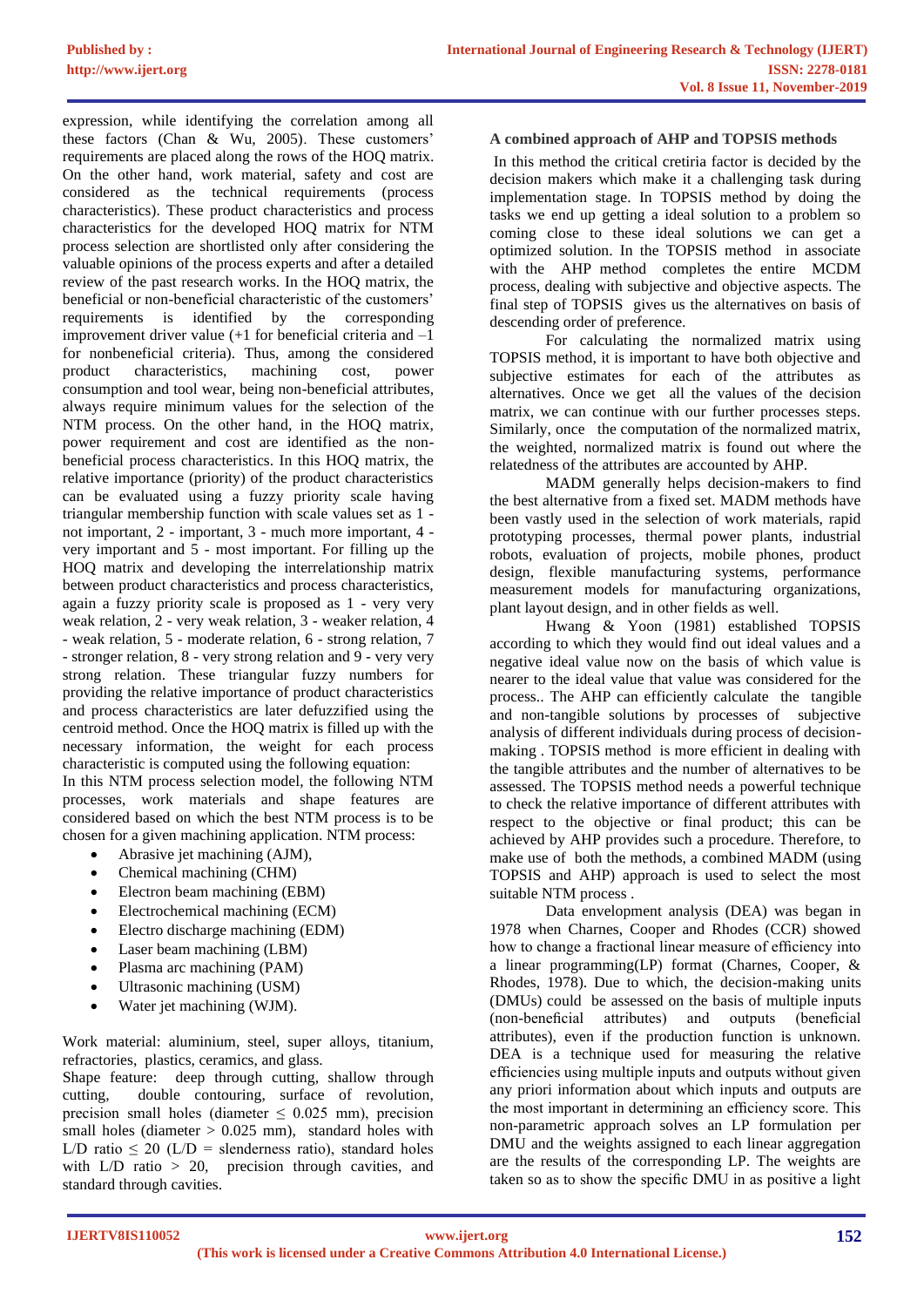as possible, under the restriction that no other DMU, given the same weights, is more than 100% efficient. Consequently, a Pareto frontier is attained, marked by specific DMUs on the boundary envelope of the input– output variable space. This frontier is considered as a sign of relative efficiency, which has been achieved by at least one DMU. An efficient alternative possesses a relative efficiency score of 1 that indicates none of its outputs can be increased without increasing the inputs or decreasing the outputs.

Charnes, Cooper, and Lewin (1994) stated DEA as 'a mathematical programming model applied to observational data which provides a new way of obtaining empirical estimates of external relations, such as the production functions and/or efficient production possibility surfaces that are a cornerstone of modern economics'. DEA has become one of the most efficient and fastest growing areas of operations research and management science in the past decade (Adler, Fried-man, & Sinuany-Stern, 2002; Cook & Seiford, 2009)

Due to the advancement in engineering and technology, and with the continuous development of new and harder materials, an attention has been paid to the nontraditional machining (NTM) processes to machine those materials having low machinability properties. For generation of a specific shape feature on a given work material, the most suitable NTM process needs to be selected from a pool of alternative processes with diverse machining characteristics. In this paper, the CCR model of DEA is employed to identify the most efficient NTM processes for a given shape feature and work material combination, and then the MADM method is subsequently applied to rank those efficient NTM processes in descending order of priority.

To select the most suitable NTM process for generating a specific shape feature on a given work material, the following four machining aspects are considered, i.e.

- Physical parameters
- Properties of the work material and dimensions of the shape feature to be machined
- Process capability
- Economy

Keeping in mind the above-mentioned requirements, this paper considers the following ten attributes/criteria that usually influence the NTM process selection decision.

- Tolerance and Surface Finish (TSF): It reflects the machining capability of a NTM process, highlighting how closely the NTM process can maintain the tolerance and achieve the required surface finish on the work material. Surface finish is measured in terms of center line average (CLA) or Ra value (in microns).
- Power requirement (PR): It relates with the power rating of the machine/equipment for a particular NTM process in kW.
- Material removal rate (MRR): It measures the amount of material (in 3mm) removed from the workpiece by a particular NTM process per unit of

time. The efficiency of a NTM process is directly proportional to MRR.

- Cost  $(C)$ : It considers the initial acquisition cost and investment needed for installation of a NTM process- based machine/equipment for a given machining application.
- Efficiency  $(E)$ : It is the ratio of output energy available to remove the required amount of material from the workpiece to the input energy for a given NTM process.
- Tooling and fixtures (TF): It takes into account the cost of tooling and fixtures that need to be replaced from time to time in a particular NTM process.
- Tool consumption (TC): It is associated with the cost of tool changes for a particular NTM process, although it does not consider the time required for such tool changes.
- Safety  $(S)$ : It is related to the safety of the machine operators for a specific NTM process. It also considers the toxicity, machining medium contamination, and other adverse and
- Hazardous effects of the NTM processes.
- Work material (M): It mainly caters with the fact that how easily a particular NTM process can machine a given material and how often the NTM process can be used for that material.
- Shape feature  $(F)$ : It considers the machining capability of a particular NTM process to generate a desired shape feature on a given work material.

#### LASER SINTERING:

Selective laser sintering (SLS) is a manufacturing process according to which powder coated metal additives are used, a process generally used for rapid prototyping and instrumentation.

A continuous Laser beams are used or sometimes pulsating as a heating source for scanning and aligning particles in predetermined shapes and sizes of the layers. The geometry of the scanned layers resembles to that of end product which is designed by computer-aided design (CAD) or from files produced by stereo-lithography (STL). After scanning the first layer, the scanning continues with the second layer which is placed over the first, this processes is repeated till the layer reaches top than the product is complete. SLS is also known as solid free and open shape manufacturing process, as a layer fabrication technology, rapid prototyping technology, a selective sintering of metal powders.

SLS is reactive when we use a chemical reaction of mixing components in the presence of a laser and a selective laser melting (SLM), a direct metal laser sintering (DMLS) or direct metal laser re-melting, when the complete melting of powders is pervasive over the solid state dust sintering. This process is also used in manufacturing molds, rapid handling of electrodes manufactured, polymer moulds, die casting, die casting of titanium zirconium, bio-medical application etc.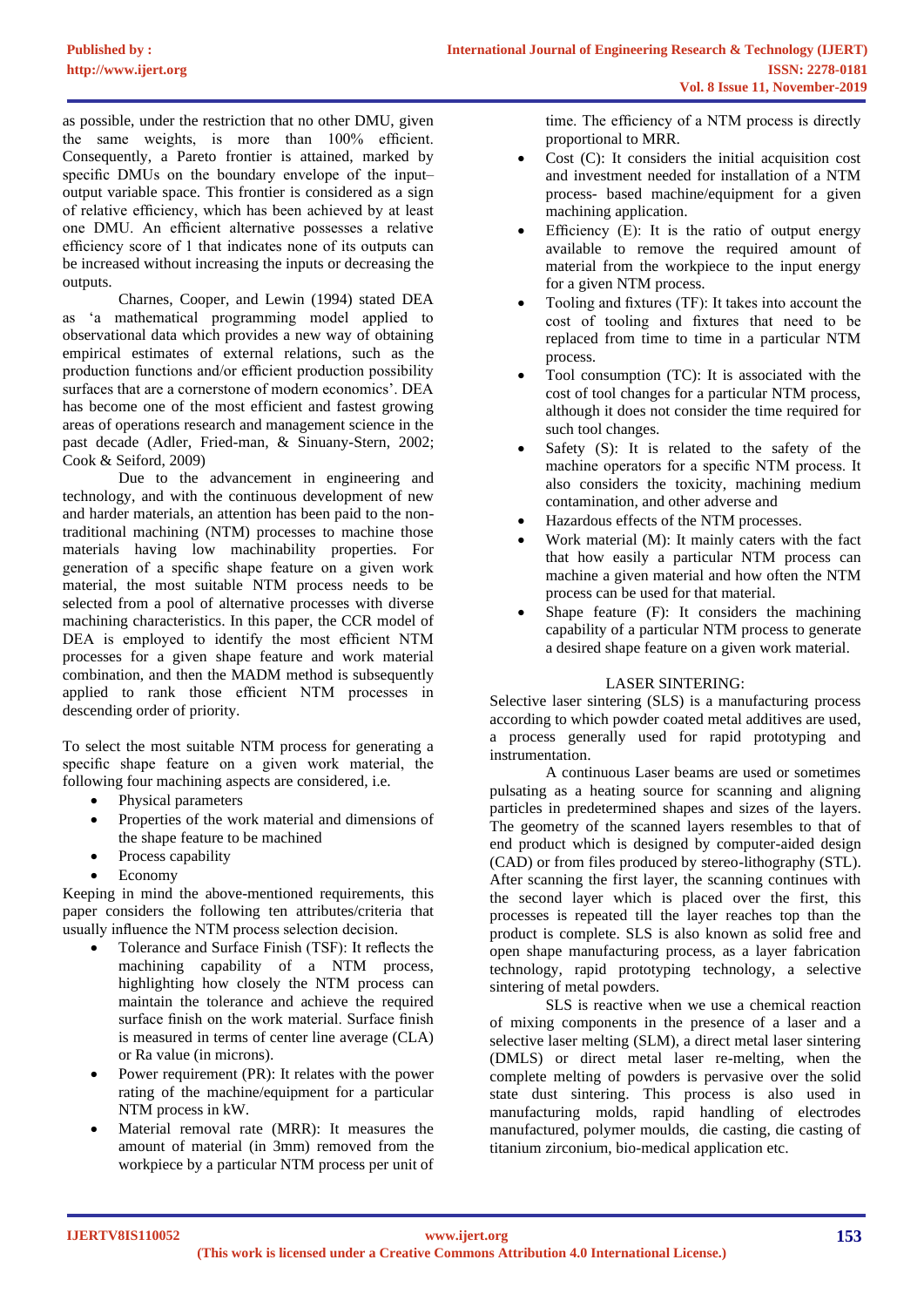## MATERIALS USED IN SELECTIVE LASER SINTERING

The SLS process can be performed to a variety of materials. Some of these materials use SLS process superiorly as compared to other rapid prototyping techniques, where the material properties depend on the process. Among these materials, the most commonly used are: wax, paraffin, polymer-metal powders, or various types of steel alloys, polymers, nylon and carbonates. Polycarbonate powders were initially used as starting materials for both experimentation and modelling in the SLS process.

For example, a number of systems and metal alloys (Fe-Cu, Fe-Sn, Cu-Sn), metals (Al, Cr, Ti, Fe, Cu), ceramics (Al2O3, FeO, NiO, ZrO2, SiO2, CuO) and other alloys (bronze, nickel, Inconel 625) were tested for laser sintering.

The results showed that any material can be combined with another material with a low melting point due to which it acts as an adhesive. The use of special materials for rapid prototyping is growing and the quality of products is going higher. The sintering achieves higher performance if you use a powder mixture consisting of two groups of materials:

Thermoplastic materials (nylon, polyesters, waxes, some nylon or polycarbonate mixtures especially);completion materials whose mechanical properties and thermal properties determined decisive use of new products (metal, non-metallic and composite).

Selective laser sintering processes are based on a variety of materials which will result in superior products at a stage performance, the physical and mechanical properties close to the loads of the usual parts of a machine. Rapid prototyping and manufacturing technologies using materials and various other processes have been developed in recent years in several directions, depending on the material used and the technology of solidification of the material.

## METALLIC POWDERS FABRICATION PROCESSES

The most modern powders and granular mixtures used by major manufacturers of carbide or drying by atomization is atomization spray. The atomizer and its related annexes are, by scale and complexity of their facilities, an independent micro-fabrication in any technological process of making pieces of hard carbide alloys. It is the main facility which provides the development of the granule in any modern manufacturing in large scale production and requires high precision and dimensional parts, such as the production of interchangeable cutting plates. Granules obtained by atomization are perfectly spherical in shape and are with no risk of oxidation in a plant partly sealed. The atomization takes place continuously and applies to basic components (fuel-oil-binder sintering), achieving good flow properties. The powder (12%Co, 88%WC) spray, grit 105 micron (600 x magnifications) Atomized powder (12%Co, 88%WC), granulation 45 microns (zoom x 300), The first operation of the process of producing atomized granules - mixing the components in a continuous flow – uses a machine called Attritor to ensure

homogenization of the components and a fine wet grinding in a vertical centrifugal ball mill. The objective of this milling – mixing operations is not only to produce a uniform dispersion of cobalt , used as a binder or sintering of the mass composition of various hydrocarbons, but also used to crush, pulverize and mechanically connect with the particles of cobalt carbide in order to obtain a good sintering process.

#### REASONING APPROACH TO NON- TRADITIONAL MACHINING PROCESS

Using the two multi-attribute decision making (MADM) tools, i.e. analytic hierarchy process (AHP) and technique for order preference by similarity to ideal solution (TOPSIS),

Yurdakul and Cçogun attempted to simplify the NTM process selection procedure for the manufacturing personnel. A list of feasible NTM processes satisfying the users' requirements was first generated and those processes were then ranked based on their suitability to meet the desired machining operation. Chakraborty and Dey developed an expert system for selecting the best NTM process under constrained material and machining conditions. It would rely only on the priority values of different criteria and sub‐criteria for a specific NTM process selection problem, and the NTM process with the highest acceptability index was finally identified.

## CBR APPROACH INTELLIGENCE

It consists of knowledge and feats, both conscious as well as unconscious, which are achieved through continuous study and experience. The AI is actually the intelligence capabilities in machines. Intelligent system is the basement of knowledge engineering. It involves several tasks, like knowledge acquisition, creation of a knowledge base, knowledge representation and use of the acquired knowledge. The represented knowledge is basically used for reasoning or inference.

In AI, knowledge is represented using symbols along with heuristics(a problem solving method) or set of rules. While using these heuristics, one should not have to again think or write programme when a similar problem is encountered. The expert system will automatically receive the data and react to it automatically from its memory.

The CBR approach is a part of AI technique that utilizes information stored in the knowledge base, when similar past problems are encountered again.

In CBR approach, a problem is represented as an input in the present situation. It just retrieves the most similar case to the new one from its case‐base while calculating the similarity score over the defined parameters. In CBR system, the case-base is well structured and documented. The case representation may be flat, where all cases are represented at the same level, or it can be hierarchical, expressing relationship between cases and sub‐cases. There are four major steps that constitute a CBR system, i.e. retrieve, reuse, revise and retain. Thus, it is also called as 4‐R cycle or CBR cycle